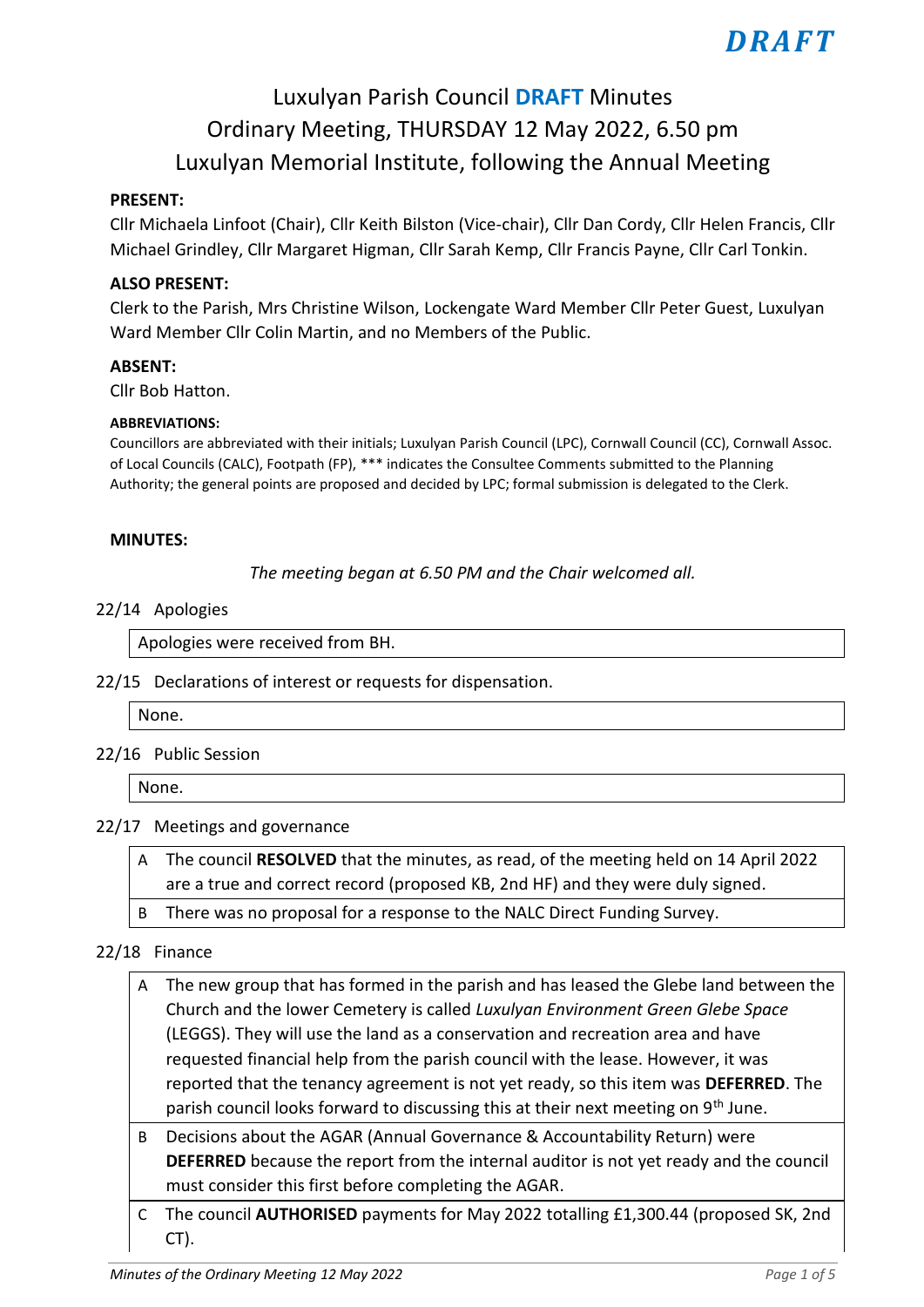| Description                      | Amount with VAT | VAT                      |
|----------------------------------|-----------------|--------------------------|
| Clerk's salary and expenses      | £1,046.74       |                          |
| <b>HMRC</b> payment              | £96.10          |                          |
| <b>Clerk's Pension</b>           | £40.23          | $\overline{\phantom{0}}$ |
| Playground inspections           | £60.00          |                          |
| Public Conveniences, electricity | £14.03          | 0.66                     |
| Public conveniences, water       | £43.34          |                          |

# 22/19 Reports

- A Report on Actions. The roofs of the Toddler and Junior Multi-play equipment in the play area have not yet been replaced.
- B Chair's report. See the Annual Parish Meeting held earlier.
- C Cornwall Councillor Peter Guest's report to the Parish (Lockengate Ward) ANNUAL REPORT.

 It's been a year since the local elections. It has been a busy old time, I know what I signed up for and I wouldn't have it any other way. I'd like to start this report by thanking the Chair and the Clerk as well you the Parish councillors for making me feel welcome in my new role, for all your help, advice and guidance. It has been invaluable.

 I now sit on various committees and outside bodies, it has been a steep learning curve and I will continue to work hard especially in the areas of Children & Families, Adult education and skills training for people to improve their life prospects. Another subject that I'm currently in the learning stage with and hope to make some positive change in over the next year is disability access in general.

 The bulk of my work has quite rightly been residents casework. As I've said before, the reason that I stood for election in the first place was to help local people and try and improve their general quality of life.

 I've built up a close working relationship with both the Chair and the Clerk, attended local events and tried to support community initiatives where I could. While we're on that subject, this year's Community Chest funds will shortly become available and I'm keen to hear from any local groups who may benefit from it.

I'm aware that I haven't been able to spend as much time in Lockengate as I would like to and this is something I intend to rectify in the coming year.

 Provision [or lack of] bus services in and around the village is currently on the radar. I've involved our local M.P. in this and it is hoped that in the following weeks some progress will be made.

 The major event looming on the horizon will be the start of the A30 link road to St Austell. There will be disruption but, hopefully long term, our Parish will benefit from this project. Although it has been hit with various delays such as the pandemic, legal issues, rising costs, etc, it is going ahead.

 There are other exciting projects in the pipeline and it is hoped these will start to progress in the coming years.

 As the ruling administration in Cornwall, we have had to take some tough but necessary decisions in our first year in office. There will be some more to come, but the aspiration in our second year is to start putting in place our plans for a thriving Cornwall making it a brilliant place to grow up in, a safe and prosperous county for all. It may well be that in order to deliver on some of our major plans, we will have to have a Directly Elected Leader who will have access to extra funding and powers. As we speak, the full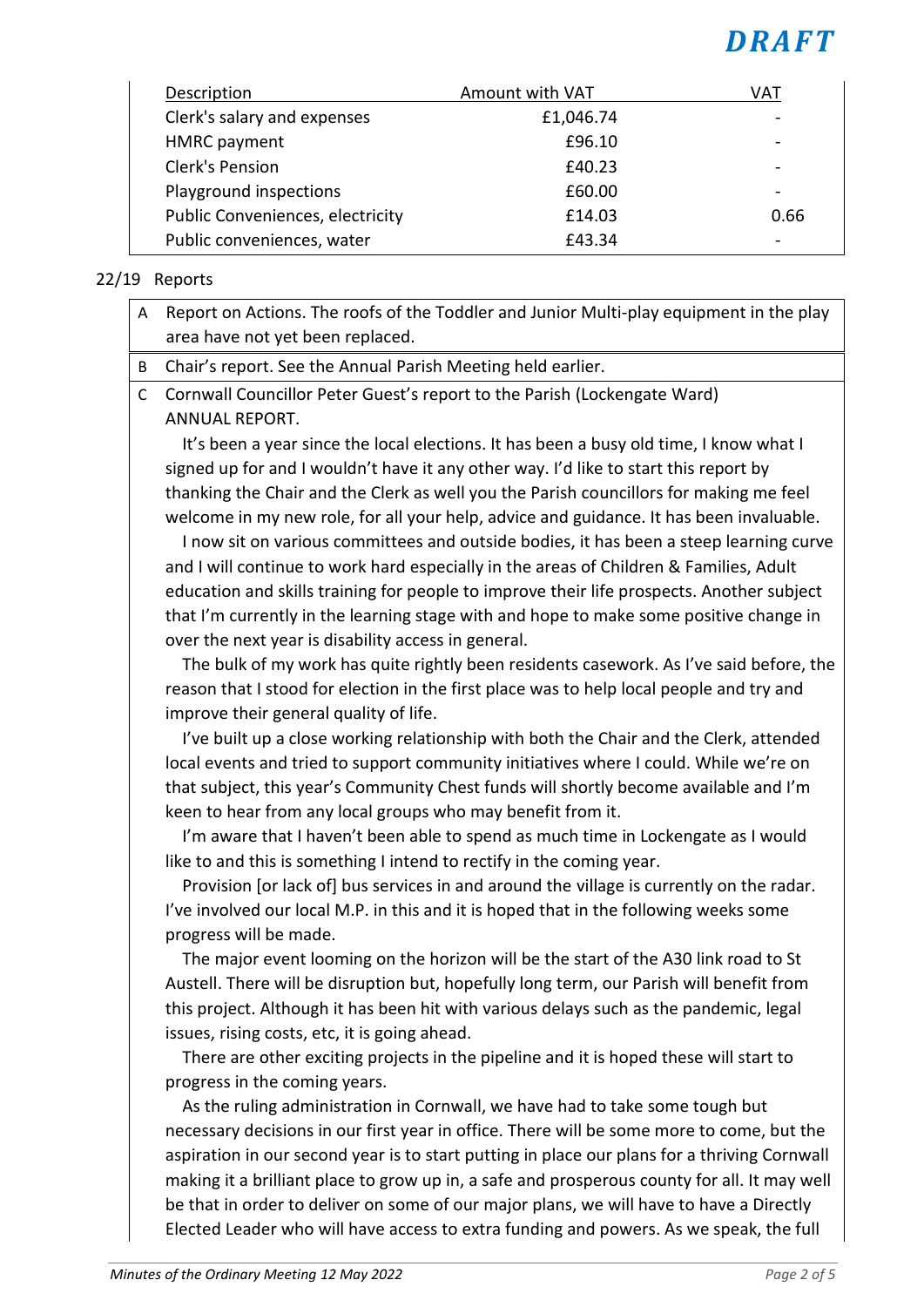details haven't been released. We currently do not know what extra powers a D.E.L. and Council will have, or how much money is in the pot. Until that information is available, I personally don't feel I can make a considered decision on whether we go for the extra devolved powers and funding or stay as we are. There are economic, legislative and democratic implications whichever path we as a County choose to go down and I'm sure this debate will dominate the headlines in the coming months. I have prepared a briefing paper and if you would like a copy, please get in touch.

 That in summary is a whistle-stop tour of my first year working for you, once again, thank you for all your support and here's to a fruitful and positive year to come. Peter | cllr.peter.guest@cornwall.gov.uk | 07947 826627.

D Cornwall Councillor Colin Martin gave a detailed oral report, updating the council on the planning applications to which the council objected, and which have not yet been decided. He also briefed the council on some major decisions and cutbacks at Cornwall Council that could affect the delivery of services and will affect the quality of life for many in Cornwall.

 Cllr Martin apologised for not attending all Luxulyan's meetings. This is due to the very large number of parishes in his division and another parish has meetings on the same night of the month.

 Cllr Martin is Chair of the Luxulyan Valley Partnership and updated the council on the new structure. Working Parties will be made up of volunteers and will report to the Partnership. The Working Parties will carry out the majority of the work and the Partnership's job will be to coordinate the groups. On 21<sup>st</sup> June the Valley Partnership will hold its AGM in Luxulyan Village Hall. Members of the public are welcome to attend and there will also be displays about the work of the Partnership. The public will have the opportunity to volunteer for the Working Parties and contribute to the improvement of Luxulyan Valley.

# 22/20 Considerations

A The council **RESOLVED** (proposed ML, 2nd CT) that the Clerk should apply for a free Landmark Tree to plant in the winter of 2022/23. With funding support from the Woodland Trust, Forest for Cornwall is offering every parish a free tree. ACTION: Clerk

# 22/21 Planning

- A Planning issues and correspondence. Planning decisions are reported in Clerk's Notes and on the website.
- B Beswetherick update. Cllr Guest is keeping an eye on the legal matters, though the legal team has explained that the details are commercially sensitive and cannot be divulged.
- C StARR project update. FP attended the recent StARR Project information day.
- D Applications for consultee comments.
	- i. **PA22/02582 | Demolition of Greenhouse and erection of new annex | Southernhay Access To Southernhay Lockengate Bugle Cornwall PL26 8RZ** The council looked at the plans briefly and decided on a site visit. The Clerk will arrange the visit for Wed, 18 May at 6.30 pm. An extraordinary meeting to decide consultee comments will take place on Thursday, 19 May at 6pm in the Institute. ACTION: Clerk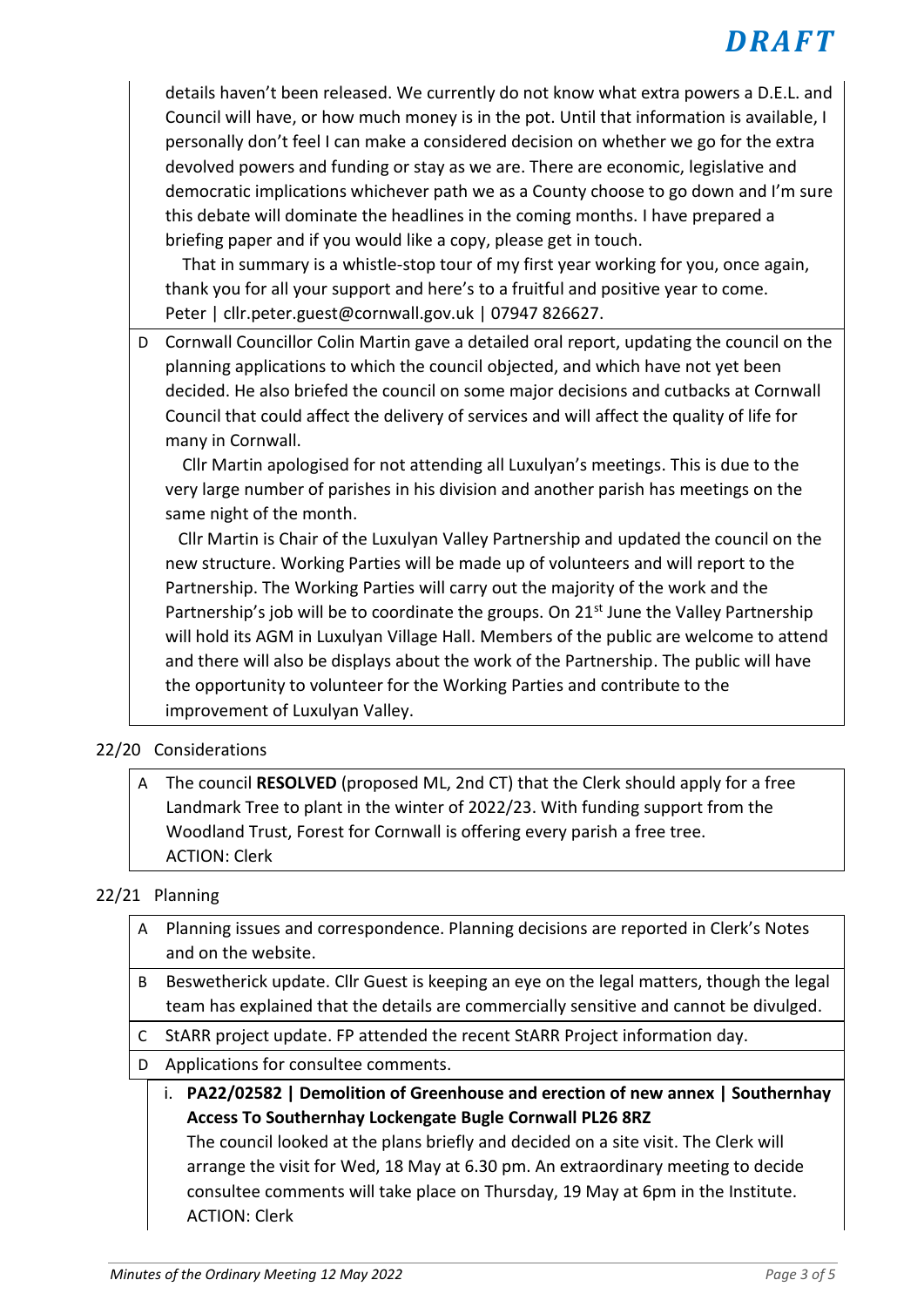ii. **PA22/03815 | Certificate of lawfulness for the existing occupation of Outer Savath, for a continuous period in excess of 10 years, in breach of the Agricultural Occupancy Condition (7) of in respect of application number 89/12/01194 (C2/89/01194). | Outer Savath Savath Lane Lockengate Bugle PL26 8SA**. The council discussed the application and **RESOLVED** (proposed ML, 2nd FP) to submit the following consultee comments:

\*\*\* Luxulyan Parish Council has NO OBJECTION to this application.

iii. **PA22/04239 | Submission of details to discharge Conditions 3 and 4 in respect of decision notice PA21/09387 | Land North West Of 12 St Cyriac St Cyriac Luxulyan Cornwall PL30 5QA**

The council discussed the application and **RESOLVED** (proposed ML, 2nd KB) to submit the following consultee comments:

\*\*\* Luxulyan Parish Council has NO OBJECTION to this application.

# 22/22 Highways & Flooding

- A The clerk reported on the reply from Highways after LPC raised concerns about the solid lines on the bridge. Previously the lines were dashed. Highways stated: "As this is only advisory lining, there should be no reason to make any alterations at this stage, and vehicles have adequate visibility to give and take, and to give way to pedestrians."
- B The council RESOLVED (proposed MG, 2<sup>nd</sup> FP) to fill in an Expression of Interest form for a hardstanding platform across the A391 from the main bus shelter at Lockengate so that students can keep their feet clean and dry when waiting for the school bus. ACTION: Clerk

# 22/23 Assets – reports and maintenance

- A Playing Field. Playing Field inspections for April were received and **NOTED**. It was **RESOLVED** (proposed ML, 2<sup>nd</sup> KB) at accept the quote for £72.95 from the Play Inspection Co. for an annual inspection of the play area and equipment.
- B Cemetery. MH reported that the wreaths of dead flowers are often left hanging on the fenceposts and this is unsightly. It would be best to put them in the bin labelled for wreaths, or if they don't fit, to take them home.
- C Defibrillator proposed at Croft Farm. MG reported that the residents' association will meet to discuss this next week and coordinate a site with the manager.
- D Footpaths. FP reports that Cornwall Council has found the funds to repair the Saints Way boardwalk in partnership with the West Country River Trust.
- E Luxulyan Memorial Institute. Nothing to report
- F Village Toilets. ML and DC will be meeting this month with a company to consult about the best way to renovate the toilets and will also request a quote. Quotes can then be requested from other companies.

ACTION: ML, DC

G Carne Cross trees. The landowner advised LPC that the trees that overhang the road at Carne Cross will be pruned back in the autumn after the birds have nested.

22/24 Parish Matters – reports

- A Luxulyan Parish Community Fund. Nothing to report.
- B Luxulyan Valley Partnership. See Cllr Martin's report at Minute 22/19.D.